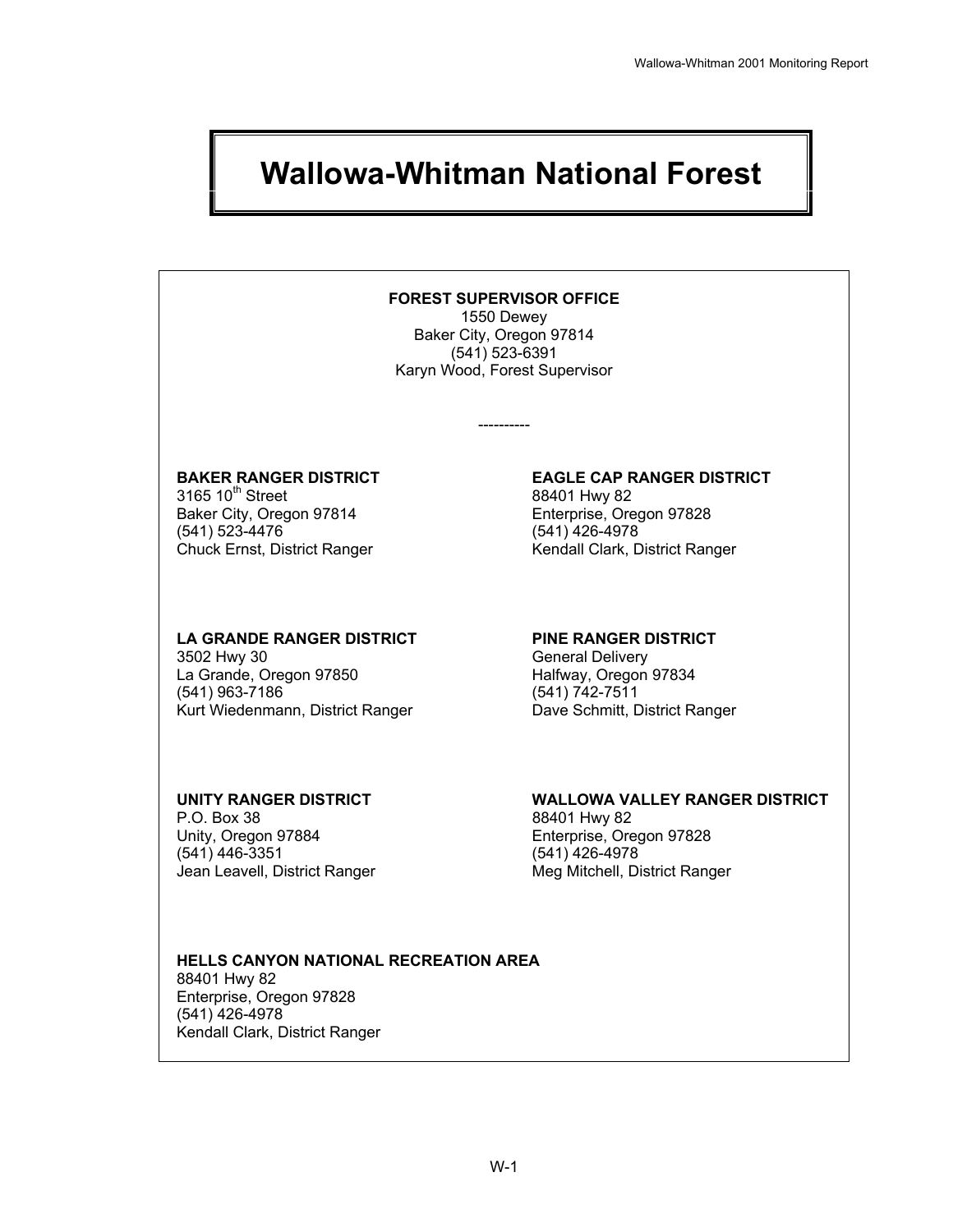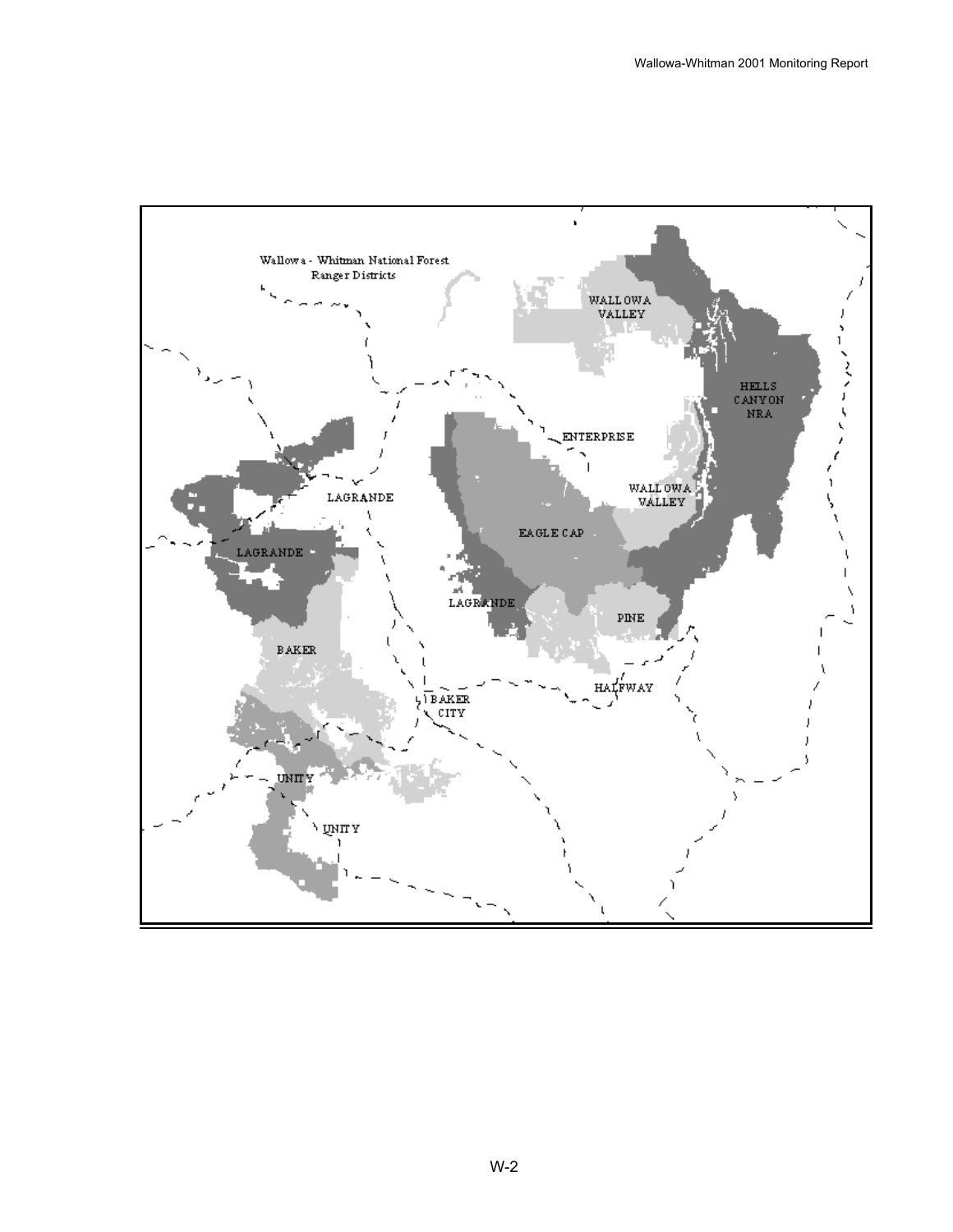# **SECTION W**

## Table of Contents

#### Page

#### FOREST PLAN MONITORING ITEMS

| Item 18 |  |
|---------|--|
| Item 19 |  |
| Item 30 |  |
| Item 31 |  |
| Item 33 |  |
| Item 34 |  |
| Item 35 |  |
| Item 41 |  |
| Item 43 |  |

| LIST OF TABLES         | Page |
|------------------------|------|
| Table W-1<br>Table W-2 |      |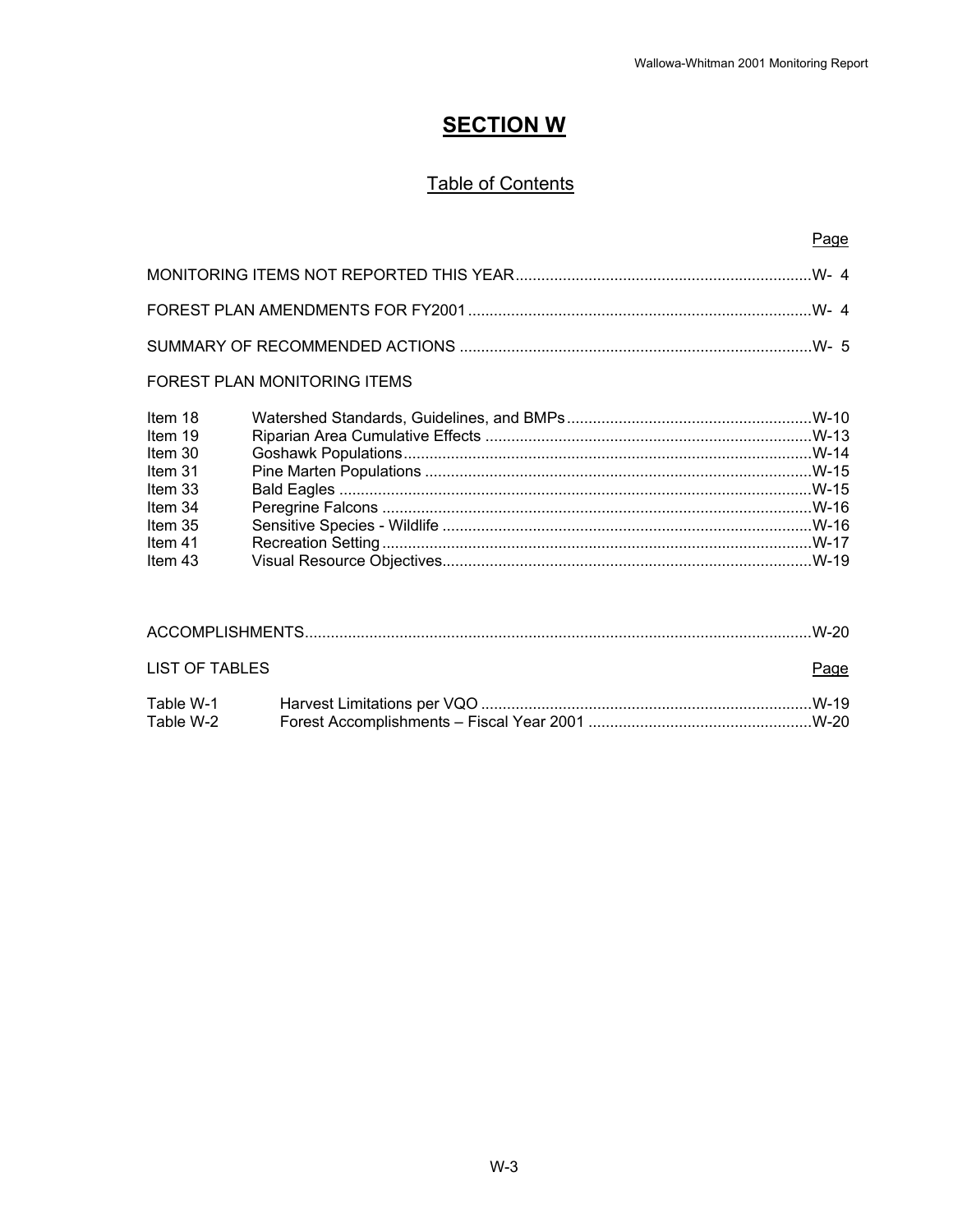#### **MONITORING ITEMS NOT REPORTED FOR FY2001**

A number of Monitoring Items from the Wallowa-Whitman Forest's 1991 Monitoring Implementation Plan were not reported in FY2001. Some items need only to be reported at predetermined intervals to detect trends; some were purposely deferred pending updated monitoring protocols or direction; while others were deferred due to lack of funding, personnel issues, or other work priorities.

Monitoring Items that were not reported are as follows:

#### **FOREST PLAN AMENDMENTS**

The following nonsignificant Forest Plan amendments were prepared in fiscal year 2001.

| Amendment Number | Date     | <b>Summary and Comments</b>                                                                                                                                         |
|------------------|----------|---------------------------------------------------------------------------------------------------------------------------------------------------------------------|
| 28               | 05/07/01 | Carrol Creek Salvage and Restoration Area Decision Notice.<br>Due to fire caused alterations, switched areas in MA 15 (Old<br>Growth) and MA 1 (Timber Production). |
| 29               | 05/25/01 | Decision Notice to change Vance Knoll proposed Research<br>Natural Area to a Research Natural Area.                                                                 |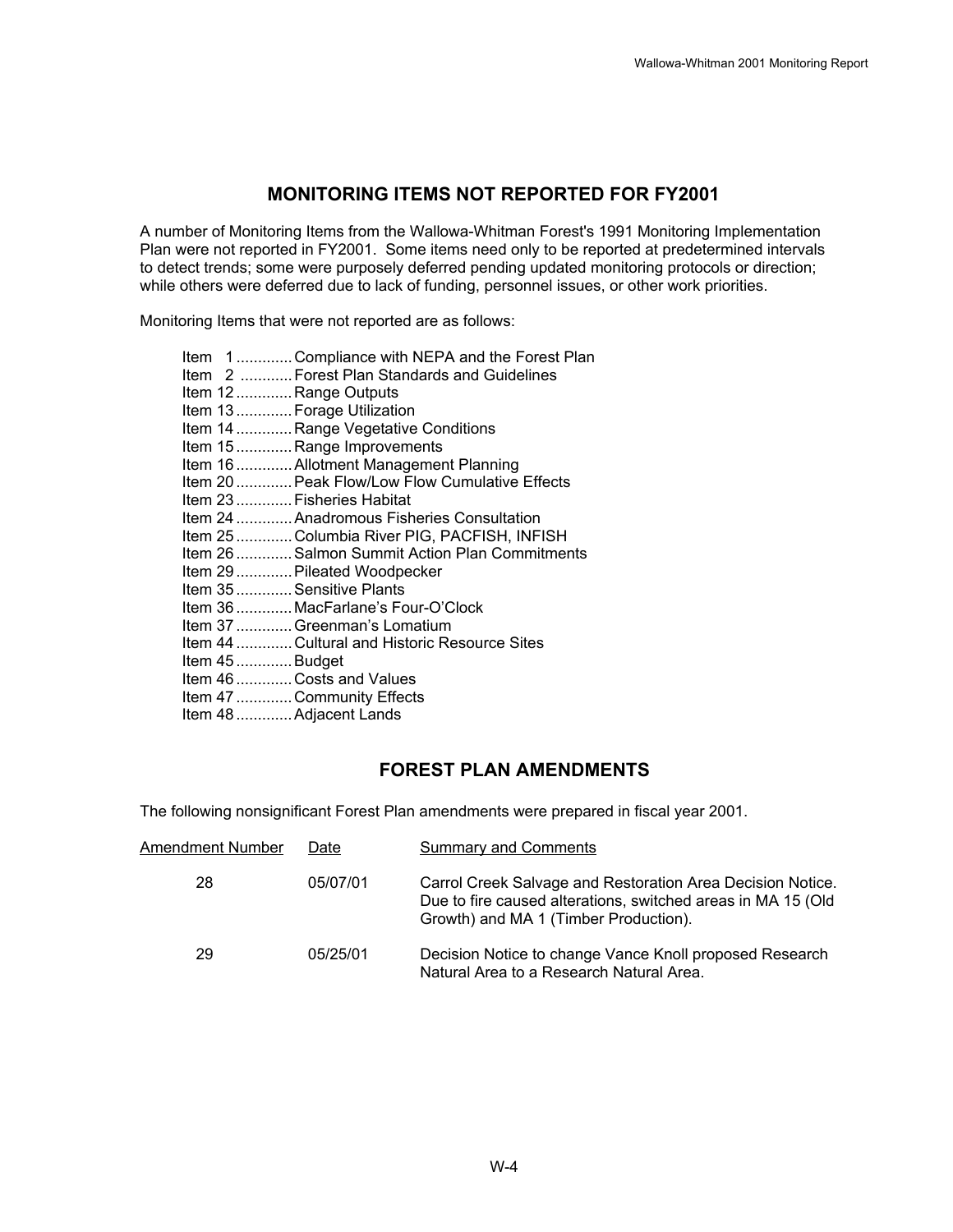#### **SUMMARY OF FINDINGS AND RECOMMENDED ACTIONS**

The Summary of Recommended Actions, beginning on page W-6, shows all Wallowa-Whitman Monitoring Items and whether they were deferred, consolidated with the other Blue Mountain Forests (Section C), or reported in this section (W). The table summarizes the key findings and the recommended actions to be taken as a result of this year's monitoring for the Wallowa-Whitman National Forest. A more complete analysis of reported monitoring items can be found later in this section (W) or in the Coordinated Monitoring Section (C).

Categories of recommended actions are identified in the table as follows:

**Change Practices (CP)** - Indicates that the results of current practices are outside the thresholds of variability and/or are not meeting specific direction set by the Forest Plan. A change in practice or procedure may be needed.

**Further Evaluation (FE)** - Indicates that results may or may not have exceeded the threshold of variability, but additional information or evaluation is needed to better identify the cause of the concern and/or determine future actions.

**Amend Forest Plan (AP)** - Indicates that results are inconsistent with the Forest Plan, or the Forest Plan direction was not clear. The Forest Plan may need to be changed or clarified through the amendment or revision process.

**Continue Monitoring (CM)** - Indicates we will continue with the current protocol.

**Not Evaluated (NE)** – The monitoring item was not evaluated this year.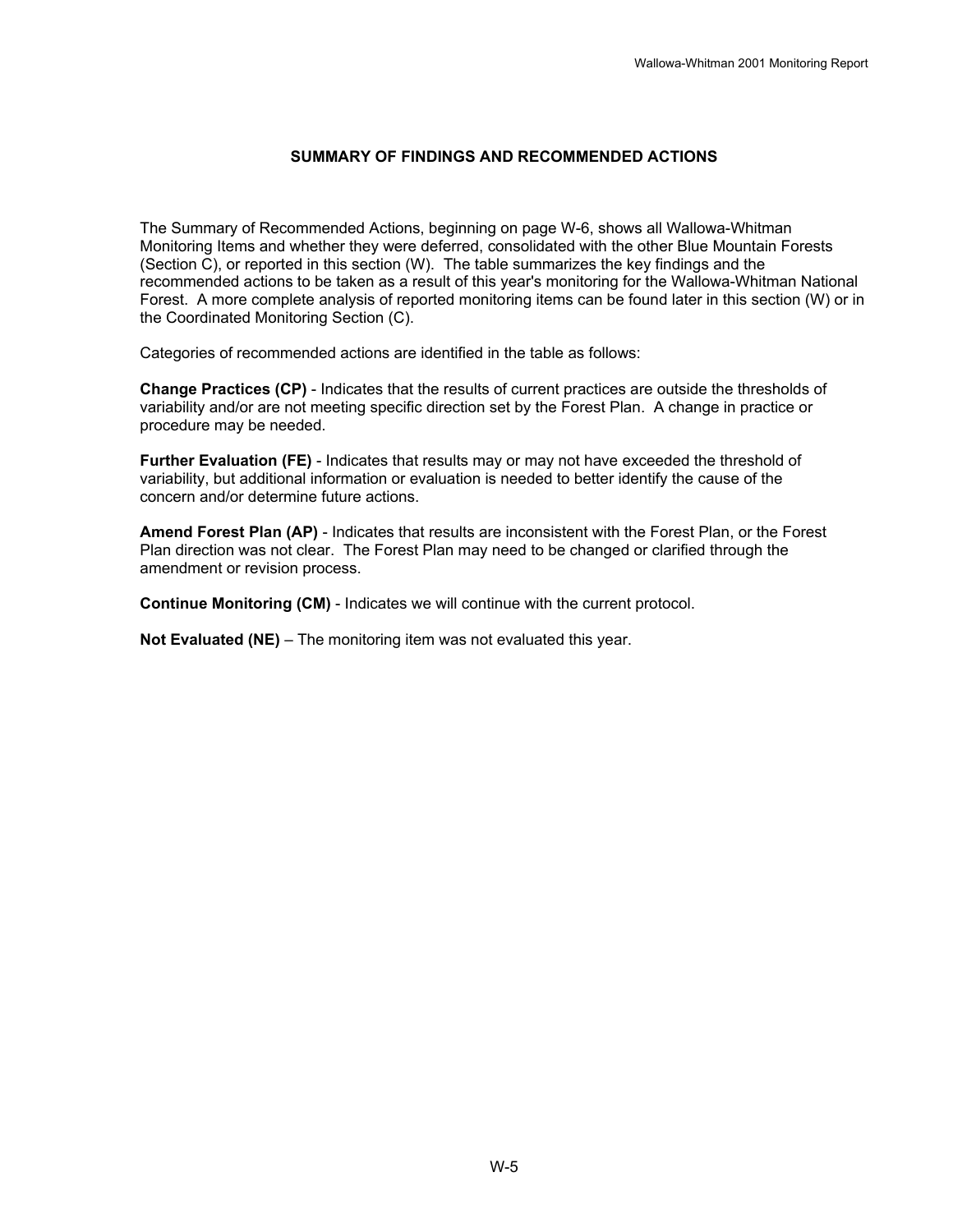# **Summary of Recommended Action**  Summary of Recommended Action ♦ **2001 Monitoring Report** ♦

◆ 2001 Monitoring Report ◆<br>Wallowa-Whitman National Forest Wallowa-Whitman National Forest

|                    |                   |                                                  |                     |                    | 2001 Recommended Action |                         |                                                                                                                                                                                                                                |
|--------------------|-------------------|--------------------------------------------------|---------------------|--------------------|-------------------------|-------------------------|--------------------------------------------------------------------------------------------------------------------------------------------------------------------------------------------------------------------------------|
| Section*<br>Report | #ik               | Monitoring Item (MI)                             | Action<br>2000      | Practice<br>Change | Further<br>Eval.        | Amend<br>Forest<br>Plan | Remarks**                                                                                                                                                                                                                      |
| <b>DEF</b>         |                   | Compliance with NEPA and Fores<br>Plan           | Ψ                   |                    |                         |                         | Not evaluated in FY2001.                                                                                                                                                                                                       |
| <b>HOO</b>         | $\mathbf{\Omega}$ | Forest Plan Standards and<br>Guidelines          | 닏<br>N              |                    |                         |                         | Not evaluated in FY2001.                                                                                                                                                                                                       |
| COORD              | ω                 | Insect and Disease Management                    | ŠΣ                  |                    |                         |                         | pheromone treatments effective. Continue to monitor.<br>beetles, trend expected to be short-lived. Bark beetle<br>"Insects and Diseases". Slight increases in bark                                                             |
| COORD              | 4                 | Timber Offered for Sale                          | 巴<br>$\overline{A}$ |                    | $\times$                | $\times$                | Forest offered 116% of funded level. Harvest levels<br>are well below Forest Plan levels (16%).                                                                                                                                |
| COORD              | 5                 | Silvicultural Harvest Methods                    | 뿐<br>$\overline{A}$ |                    | $\times$                | $\times$                | Predominant harvest method is commercial thinning<br>"Harvest Methods and Acres". All harvest methods<br>except thinning are well below Forest Plan levels.                                                                    |
| ACCOM<br>RPT       | ဖ                 | Precommercial Thinning                           | ŠΣ                  |                    |                         |                         | 10,047 acres of timber stand improvement were done<br>(136% of Forest Plan level). Continue to monitor.                                                                                                                        |
| COORD              | N                 | Harvest Unit                                     | ¥                   |                    |                         |                         | "Harvest Methods and Acres". See item #5.                                                                                                                                                                                      |
| COORD              | $\infty$          | Reforestation                                    | 푼                   |                    | $\times$                | $\times$                | acres were planted. Overall this is 27% of the Forest<br>2,316 acres were regenerated naturally and 1,141<br>Plan level. 1 <sup>st</sup> year survival rates were at historic<br>averages.                                     |
| DEF                | တ                 | Lands Not Suitable for Timber<br>Management      | ŠΣ                  |                    |                         |                         | "Timber Suitability".                                                                                                                                                                                                          |
| COORD              | $\tilde{c}$       | Vegetation Management                            | Σō                  |                    |                         |                         | 14,319 acres were treated by various methods. Trend<br>is an increase in herbicide use and a decrease in<br>"Vegetation Management and Noxious Weeds"<br>prescribed fire. Continue to monitor.                                 |
|                    |                   | www.information.com.it.com.ho.fou.und.in: \N/ \N |                     |                    |                         |                         | reset in the contract of the contraction of the contract of the contract of the contract of the contract of the contract of the contract of the contract of the contract of the contract of the contract of the contract of th |

\* More information on items can be found in: W-W = Wallowa-Whitman; COORD = Coordinated; or ACCOM RPT = Accomplishment Report Table at the end<br>of the Wallowa-Whitman section. DEF = Deferred (not evaluated for FY2000);<br>\*\* I \* More information on items can be found in: W-W = Wallowa-Whitman; COORD = Coordinated; or ACCOM RPT = Accomplishment Report Table at the end of the Wallowa-Whitman section. DEF = Deferred (not evaluated for FY2000);

\*\* Items in quotation marks note title of items in the Coordinated Section if different from the Forest monitoring title.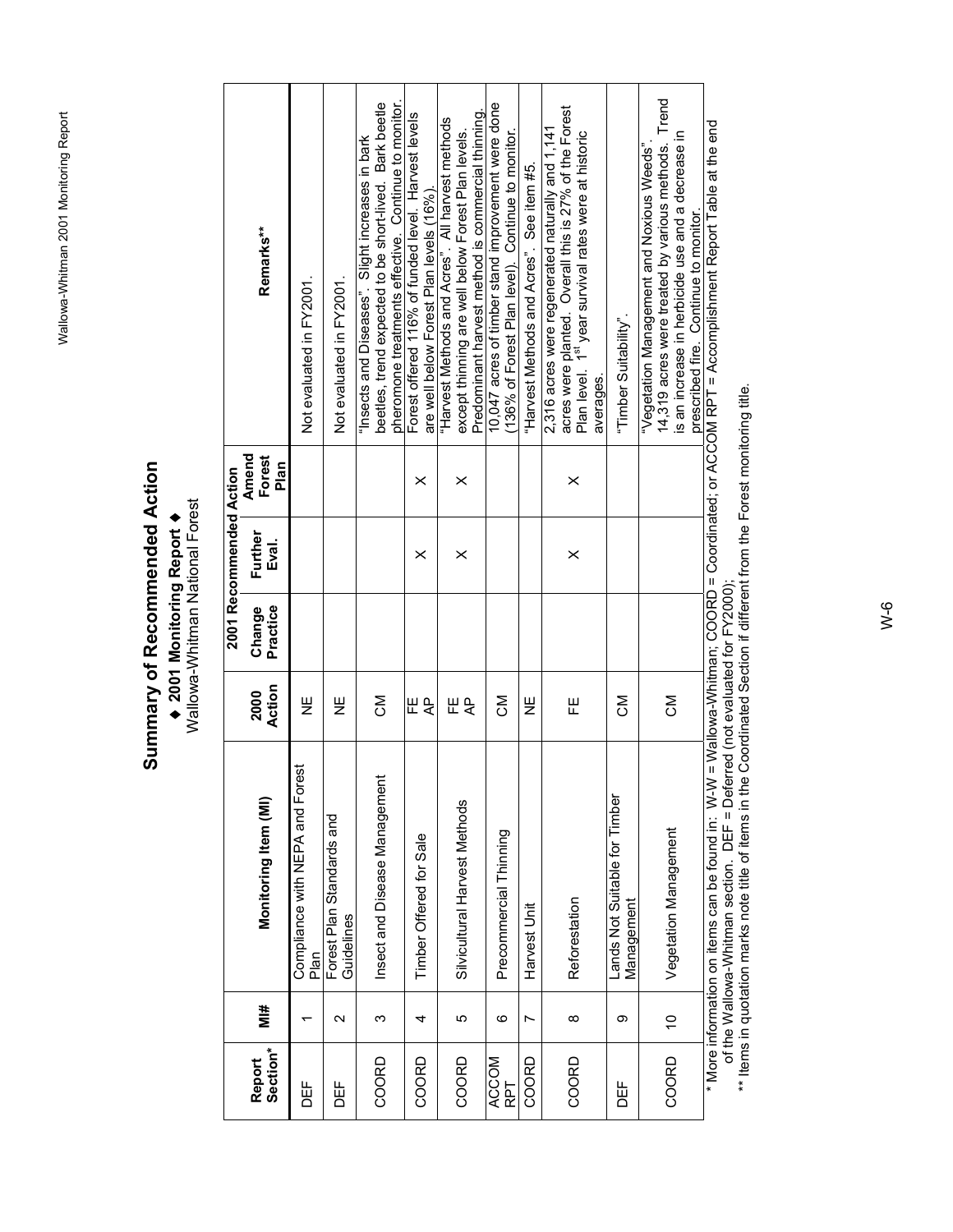|                         | Remarks**                                   | closed. 49.1 miles were reconstructed. 1.1 miles were<br>"Roads". 45 miles of road were decommissioned or<br>constructed. Continue to monitor. | Not evaluated in FY2001 | Not evaluated in FY2001 | Not evaluated in FY2001    | Not evaluated in FY2001 | Not evaluated in FY2001.      | "Vegetation Management and Noxious Weeds". 5,039<br>gross acres treated by various methods. Continue to<br>monitor. | Road<br>BMPs met during project implementation.<br>drainage a problem. Continue to monitor. | Effectiveness monitoring of streamside exclosure fence<br>identified corrective action. Continue to monitor | Not evaluated in FY2001.                 | Productivity standards and guidelines met. Subsoiling<br>found to enhance soil recovery process. Continue to<br>monitor. | Met reporting obligations. Continue to monitor.<br>"Air Quality and Smoke Management" | Not evaluated in FY2001  | Not evaluated in FY2001.          | Not evaluated in FY2001.                      | Not evaluated in FY2001.                 | allocated old growth areas met Forest Plan standards.<br>"Old Growth Habitat". Management requirements for<br>old growth not being met. Only 20% of surveyed | "Dead and Defective Tree Habitat". 2,700 acres |
|-------------------------|---------------------------------------------|------------------------------------------------------------------------------------------------------------------------------------------------|-------------------------|-------------------------|----------------------------|-------------------------|-------------------------------|---------------------------------------------------------------------------------------------------------------------|---------------------------------------------------------------------------------------------|-------------------------------------------------------------------------------------------------------------|------------------------------------------|--------------------------------------------------------------------------------------------------------------------------|---------------------------------------------------------------------------------------|--------------------------|-----------------------------------|-----------------------------------------------|------------------------------------------|--------------------------------------------------------------------------------------------------------------------------------------------------------------|------------------------------------------------|
| 2001 Recommended Action | Amend<br>Forest<br>Plan<br>Further<br>Eval. |                                                                                                                                                |                         |                         |                            |                         |                               |                                                                                                                     |                                                                                             |                                                                                                             |                                          |                                                                                                                          |                                                                                       |                          |                                   |                                               |                                          | $\times$<br>$\times$                                                                                                                                         | $\times$                                       |
|                         | Practice<br>Change                          |                                                                                                                                                |                         |                         |                            |                         |                               |                                                                                                                     |                                                                                             |                                                                                                             |                                          |                                                                                                                          |                                                                                       |                          |                                   |                                               |                                          |                                                                                                                                                              |                                                |
|                         | Action<br>2000                              | <b>MO</b>                                                                                                                                      | Σ<br>Ό                  | 9                       | 쁮                          | ŠΣ                      | 巴                             | ŠΣ                                                                                                                  | 쁮                                                                                           | 쁮                                                                                                           | Ψ                                        | Ψ                                                                                                                        | Ψ                                                                                     | Ψ                        | Ψ                                 | 닏<br>N                                        | Ψ                                        | ⊞<br>4                                                                                                                                                       | Щ                                              |
|                         | Monitoring Item (MI)                        | Transportation                                                                                                                                 | Range Outputs           | Forage Utilization      | Range Vegetative Condition | Range Improvements      | Allotment Management Planning | Noxious Weeds                                                                                                       | Watershed Standards, Guidelines,<br>and BMPs                                                | Riparian Area Cumulative Effects                                                                            | Peak Flow/Low Flow Cumulative<br>Effects | Soil Productivity                                                                                                        | Air Quality                                                                           | <b>Fisheries Habitat</b> | Anadromous Fisheries Consultation | and<br>Columbia River PIG, PACFISH,<br>INFISH | Salmon Summit Action Plan<br>Commitments | Old Growth                                                                                                                                                   | Dead and Defective Tree Habitat and            |
|                         | #iM                                         | $\tilde{t}$                                                                                                                                    | 51                      | 13                      | $\overline{4}$             | $\frac{5}{2}$           | $\frac{6}{5}$                 | $\overline{1}$                                                                                                      | $\overset{\infty}{\rightarrow}$                                                             | ó,                                                                                                          | $\overline{\Omega}$                      | $\overline{2}$                                                                                                           | 22                                                                                    | 23                       | $\overline{2}$                    | 25                                            | 26                                       | 27                                                                                                                                                           | $\frac{8}{2}$                                  |
|                         | Report<br>Section*                          | COORD                                                                                                                                          | DEF                     | 出口                      | DEF                        | DEF                     | DEF<br>D                      | COORD                                                                                                               | $W-N$                                                                                       | $W-N$                                                                                                       | 出口                                       | COORD                                                                                                                    | COORD                                                                                 | ЪË                       | DEF                               | DEF<br>D                                      | <b>DEF</b>                               | COORD                                                                                                                                                        | COORD                                          |

W-7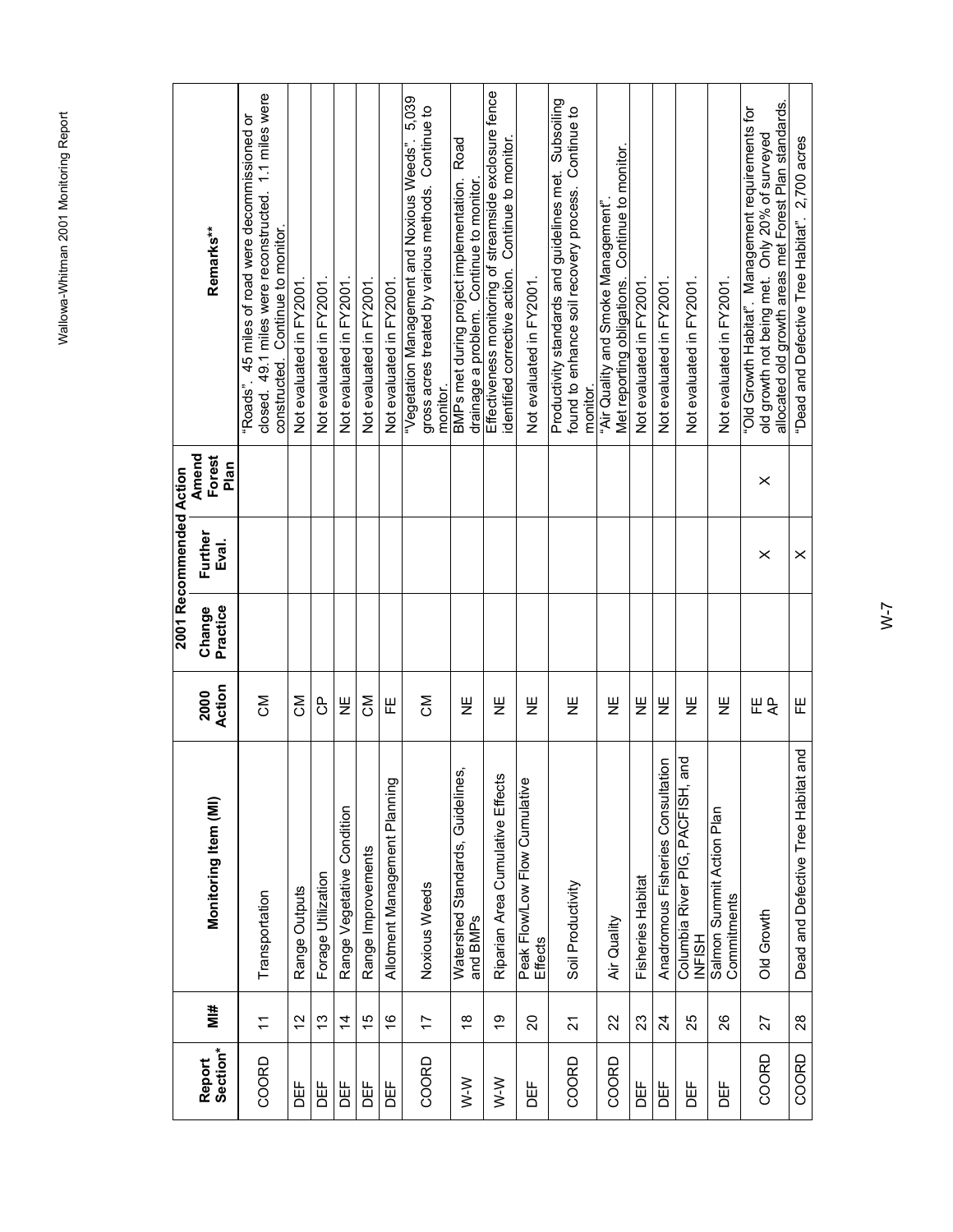|                    |                |                              |                |                    | 2001 Recommended Action |                         |                                                                                                                                                                |
|--------------------|----------------|------------------------------|----------------|--------------------|-------------------------|-------------------------|----------------------------------------------------------------------------------------------------------------------------------------------------------------|
| Section*<br>Report | #iM            | Monitoring Item (MI)         | Action<br>2000 | Practice<br>Change | Further<br>Eval.        | Amend<br>Forest<br>Plan | Remarks**                                                                                                                                                      |
|                    |                | Primary Cavity Excavators    |                |                    |                         |                         | surveyed, 52% met standards for snags. Threshold of<br>variability exceeded for surveyed timber sales.                                                         |
| $W-N$              | 29             | Pileated Woodpecker          | 푼              |                    |                         |                         | Not evaluated in FY2001.                                                                                                                                       |
| $W-N$              | 30             | Goshawk Populations          | 巴              |                    | $\times$                |                         | Three districts surveyed, five nest sites found. Two<br>sites produced 2 fledglings each. Current inventory<br>inadequate.                                     |
| $W-W$              | $\frac{1}{3}$  | Pine Marten Populations      | 뿐              |                    | $\times$                |                         | No monitoring occurred. Need to complete habitat and<br>population monitoring.                                                                                 |
| COORD              | 32             | Elk Habitat/Populations      | 뿐              |                    | $\times$                | $\times$                | "EIK/Deer Habitat". 100% of analyzed projects met HEI<br>objective. New habitat model needed.                                                                  |
| $W-W$              | 33             | <b>Bald Eagles</b>           | ŠΣ             |                    |                         |                         | Two nest sites monitored, one produced 1 young.<br>Continue to monitor.                                                                                        |
| $W-W$              | 34             | Peregrine Falcons            | ŠΣ             |                    |                         |                         | Continue<br>La Grande eyrie active, two adults observed.<br>to monitor.                                                                                        |
| $W-N$              | 35             | Sensitive Species - Wildlife | ŠΣ             |                    |                         |                         | Management guides needed for wolverine and spotted<br>frogs. Continue to monitor.                                                                              |
| ЪË                 | 35             | Sensitive Species - Plants   | 쁮              |                    |                         |                         | Not evaluated in FY2001                                                                                                                                        |
| DEF                | 86             | MacFarlane's Four-O'Clock    | Ψ              |                    |                         |                         | Not evaluated in FY2001                                                                                                                                        |
| 岀                  | 22             | Greenman's Lomatium          | 쁮              |                    |                         |                         | Not evaluated in FY2001.                                                                                                                                       |
| COORD              | 38             | Minerals                     | ⊞ ę            |                    | ×                       |                         | About 80% of operations met resource objectives.                                                                                                               |
| COORD              | 33             | Wilderness                   | 뿐              |                    |                         |                         | Regional haze most significant impact on wilderness<br>Continue to monitor.<br>values.                                                                         |
| COORD              | $\overline{4}$ | Wild and Scenic Rivers       | ŠΣ             |                    |                         |                         | River classifications maintained to standards. Fund<br>implementation of management plans. Continue to<br>monitor.                                             |
| $W-N$              | $\mathcal{A}$  | Recreation Setting           | <b>NC</b>      |                    |                         |                         | Public generally satisfied with available opportunities.<br>Updated ATM plan needed. Continue to monitor.                                                      |
| COORD              | 42             | Off-Road Vehicle Use         | ŠΣ             |                    |                         |                         | Continue Tri-Forest strategy development. Continue to<br>increasing, especially ATV and Quad machines.<br>"Off Highway Vehicle (OHV) Use". ORV use<br>monitor. |
| $W-N$              | 43             | Visual Resource Objectives   | 쁮              |                    |                         |                         | Management System (SMS) needs to be implemented.<br>Visual quality objectives maintained. Scenery<br>Continue to monitor.                                      |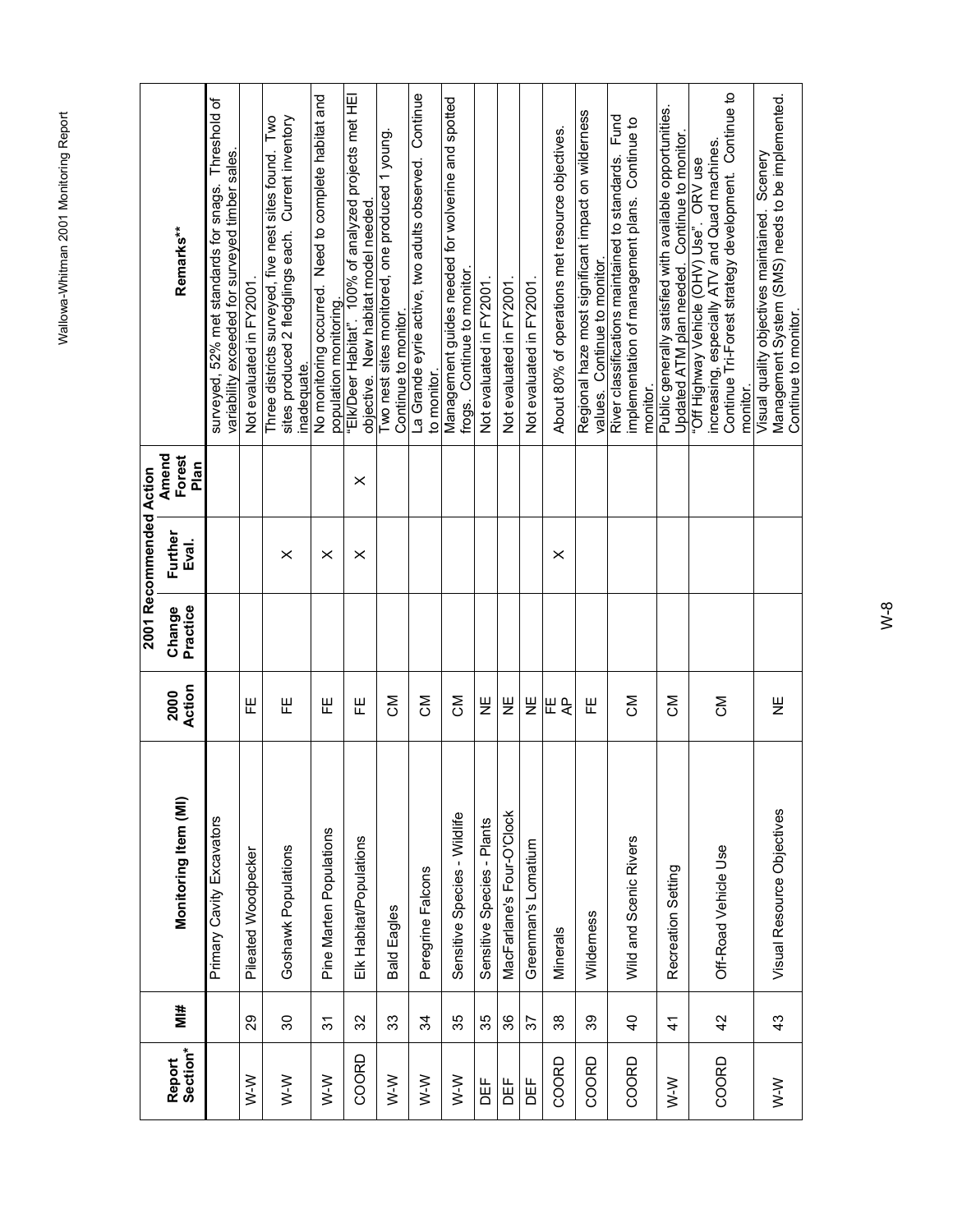|                    |                |                                      |                |                    | 2001 Recommended Action                     |                                                                      |
|--------------------|----------------|--------------------------------------|----------------|--------------------|---------------------------------------------|----------------------------------------------------------------------|
| Section*<br>Report | #<br>Σ         | Monitoring Item (MI)                 | Action<br>2000 | Change<br>Practice | Amend<br>Forest<br>Plan<br>Further<br>Eval. | Remarks**                                                            |
| DEF<br>D           | 4              | Cultural and Historic Resource Sites | Ψ              |                    |                                             | "Cultural and Historic Site Protection". Not evaluated in<br>FY2001. |
| ₩<br>DEF           | 45             | <b>Budget</b>                        | Ψ              |                    |                                             | "Socio-Economics". Not evaluated in FY2001.                          |
| 出<br>DE            | 46             | Costs and Values                     | ।<br>≥         |                    |                                             | "Socio-Economics". Not evaluated in FY2001.                          |
| DEF<br>D           | 47             | Community Effects                    | ш<br>Z         |                    |                                             | "Socio-Economics". Not evaluated in FY2001.                          |
| 出<br>DEF           | $\frac{48}{1}$ | Adjacent Lands                       | y<br>∠         |                    |                                             | Not evaluated in FY2001.                                             |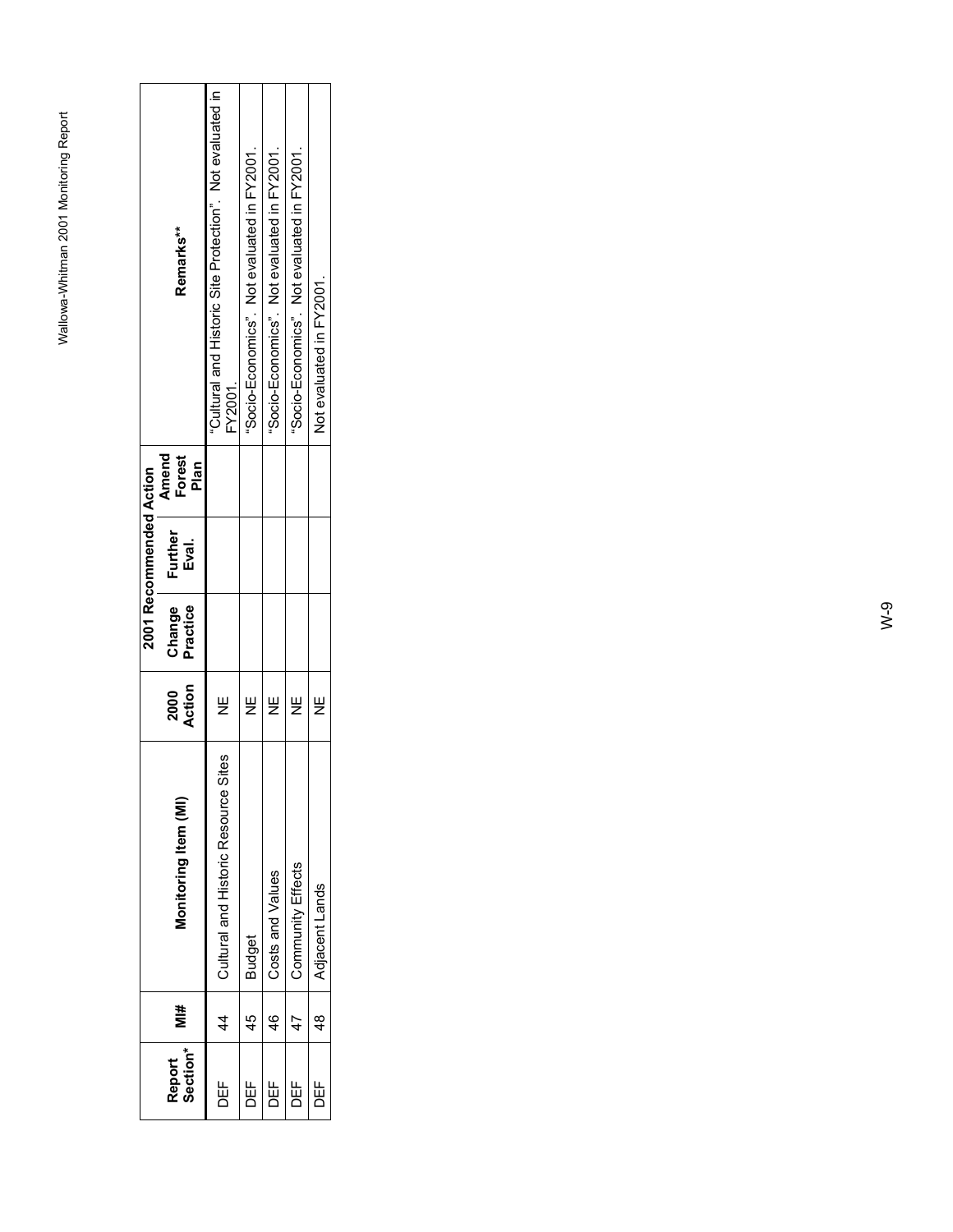#### **Watershed Standards, Guidelines, and BMPs Item 18**

*Purpose: To determine if watershed standards and guidelines (S&Gs) and best management practices (BMPs) are being properly implemented within each project area. To determine if watershed S&Gs and BMPs are effective in meeting project objectives and State water quality standards. To determine, for watershed improvement projects, if prescriptions and the project as a whole are effective in meeting project objectives.* 

Three levels of implementation monitoring occur on the Forest. Level One occurs during the planning phase to determine if S&Gs and BMPs were considered and incorporated into project design, Level Two occurs during contract/permit administration to determine if S&Gs and BMPs were implemented, and Level Three occurs during post-project field reviews to determine if S&Gs and BMPs were implemented.

#### Level One Monitoring

#### Wallowa Valley Ranger District

**Timber Sale EA's:** Buck TS, Lone Dog TS, Rice (including Baldwin) TS, Spooner (including Marr) TS, and Muddy Sled. Timber sales were surveyed for both hydrology and soil conditions. Hydrology surveys consist of a modified PFC and stability analysis in both perennial and intermittent channels as well as ephemeral draws. Soil surveys were conducted using the Wallowa-Whitman NF soil protocols (1998 and revised 2001). All areas have units that exceed soil standards and guidelines. A database has been created to track soil conditions through the sale and into the future.

**Special Project:** Haypen 3. Conducted soil surveys and set up monitoring points for post activity monitoring of soil conditions. This is a cooperative project with Wallowa Resources. **TSI project:** Coordination plan for thinning and release projects within reforestation units. **Coordination Plans:** Watershed (hydrology and soils) provided input on approximately 25 coordination plans for various zone projects.

**Elk Creek Structure Restoration Project:** Continued to plan the restoration of cross-channel structures within Elk Creek. Structures placed in the channel in the late 1970's and early 80's are deteriorating or are fish passage barriers. The structures need to be stabilized or modified. In 2001, the zone re-measured three channel cross-sections and profiles (cross-sections established in 2000) and hosted a field peer review of the project with specialists from the Wallowa-Whitman and the Umatilla NF.

**Fish Passage Culvert Inventory:** Surveyed remaining culverts (80) for fish passage against regional standards. Used the Region 6 fish passage protocols. This information will be incorporated into watershed assessments, and will help identify and prioritize culvert replacement projects.

**Sled Springs Facility Expansion and Thomason Meadow Facility Special Use:** Surveyed the site for wetland, soil, and hydrologic considerations related to facility expansion or changes in use.

#### Eagle Cap Ranger District

**Wilderness Campsite and Trail Restoration:** Continuation of the restoration project started six years ago.

**Lostine River Recreation Site Reconstruction:** Hydrologic field review of campsite and stream access locations.

#### Hells Canyon NRA

**Tin Shed and Camp Creek Erosion Sites:** Continued monitoring of the erosion at Tin Shed and Camp Creek.

**Toilet Placement:** Field review of toilet placement at developed and dispersed recreation sites.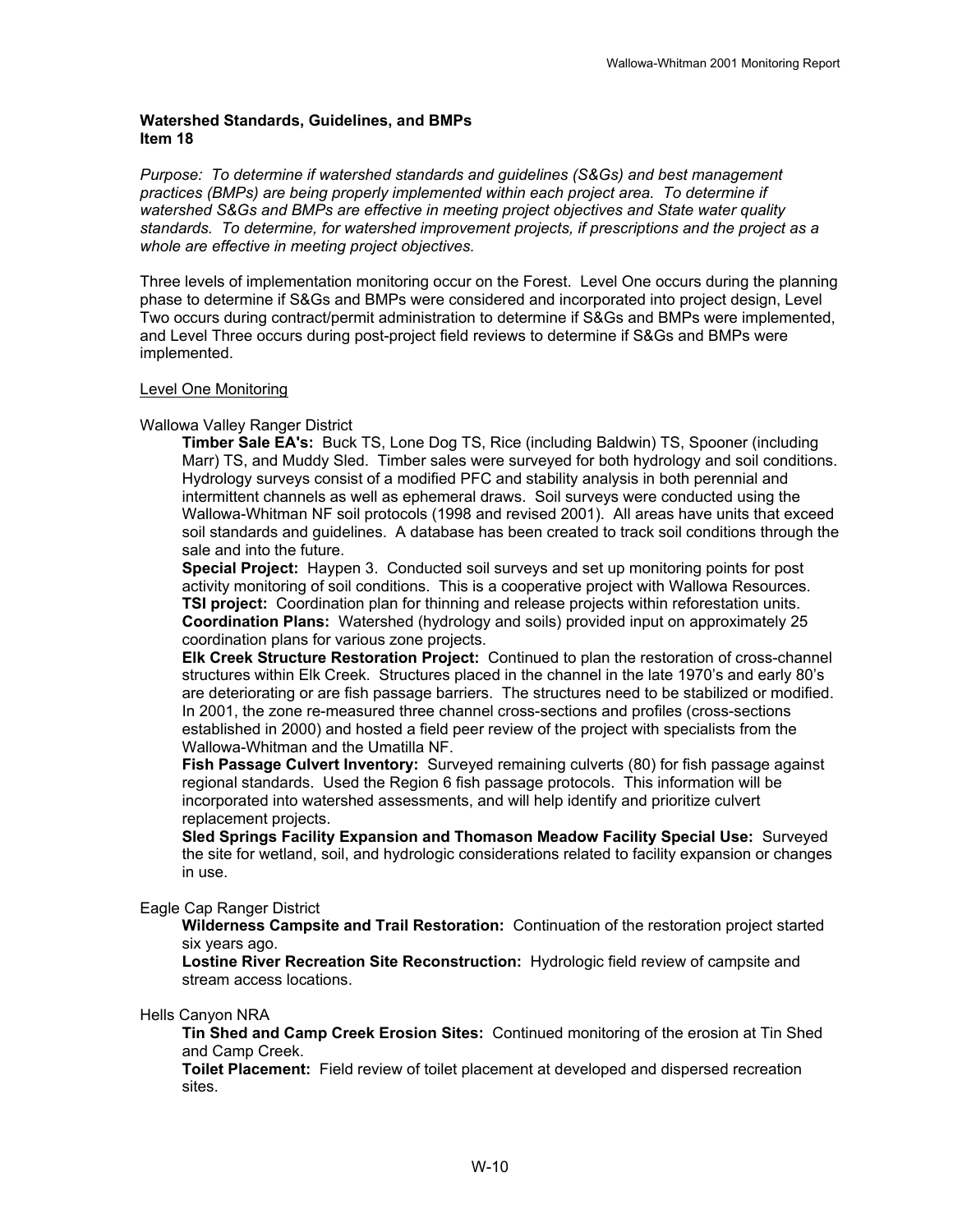#### Level Two Monitoring

#### Wallowa Valley Ranger District

**Soil Monitoring in Buck and Haypen 3 Timber Sales:** Established pre-activity soil condition transects in Buck and Haypen 3 timber sales per the EA. These transects will provide implementation monitoring for timber projects in the demo area.

**Riparian Fencing:** Watershed personnel participated in the construction of riparian fencing. Planning objectives and watershed S&Gs and BMPs were met during implementation of the project.

#### Eagle Cap Ranger District

**Lostine Campsite Restoration Project:** Watershed personnel reviewed the location of campsites and river access points in the Lostine Canyon. Identified the bankfull elevation for the step construction. Planning objectives and watershed S&Gs and BMPs were met during implementation of the project.

**Wilderness Campsite and Trail Restoration:** Watershed personnel participated in the restoration and stabilization of campsites, and closed trails in the Lakes Basin in the Eagle Cap Wilderness (Lostine and Wallowa Watersheds). Drainage was re-established on the trails and within the campsites, soil amendments were applied, and vegetation planted in the closed areas. Monitoring was conducted in 2001, a summary report written and distributed. Planning objectives and watershed S&Gs and BMPs were met during implementation of the project.

#### Level Three Monitoring

#### Wallowa Valley Ranger District

**Large Woody Material Placement along Rich Creek:** Hydrology reviewed large woody material placement along Rich Creek. Review recommended changes in procedures for placing large woody material along channels to restrict livestock access to the channel. This information will be used for future project design and implementation.

#### Eagle Cap Ranger District

**Eagle Cap Wilderness Campsite Stabilization:** Campsites were monitored for recovery. Maintenance of the sites was completed as needed. Re-vegetation techniques have been modified based on monitoring and site maintenance.

#### *Evaluation and Recommended Action:*

- Continue to have watershed (hydrologic and soil) input in the planning process for all projects.
- Conduct post activity soil monitoring as indicated in EA's.
- Conduct native plant establishment and survival surveys to continue improvement of implementation of revegetation projects.
- **IMPLEMENT CHANGES IN PROCEDUTE for placing large woody material along channels. This** includes not cutting dead standing trees that will reach the channel and provide wildlife habitat, or trees providing channel stability.
- Continue to monitor effectiveness of the campsite stabilization projects in the Lostine River Corridor and the Eagle Cap Wilderness.

Effectiveness monitoring also occurred in several areas. The objective was to determine if prescriptions for watershed improvement projects, and the project as a whole were effective in meeting project objectives.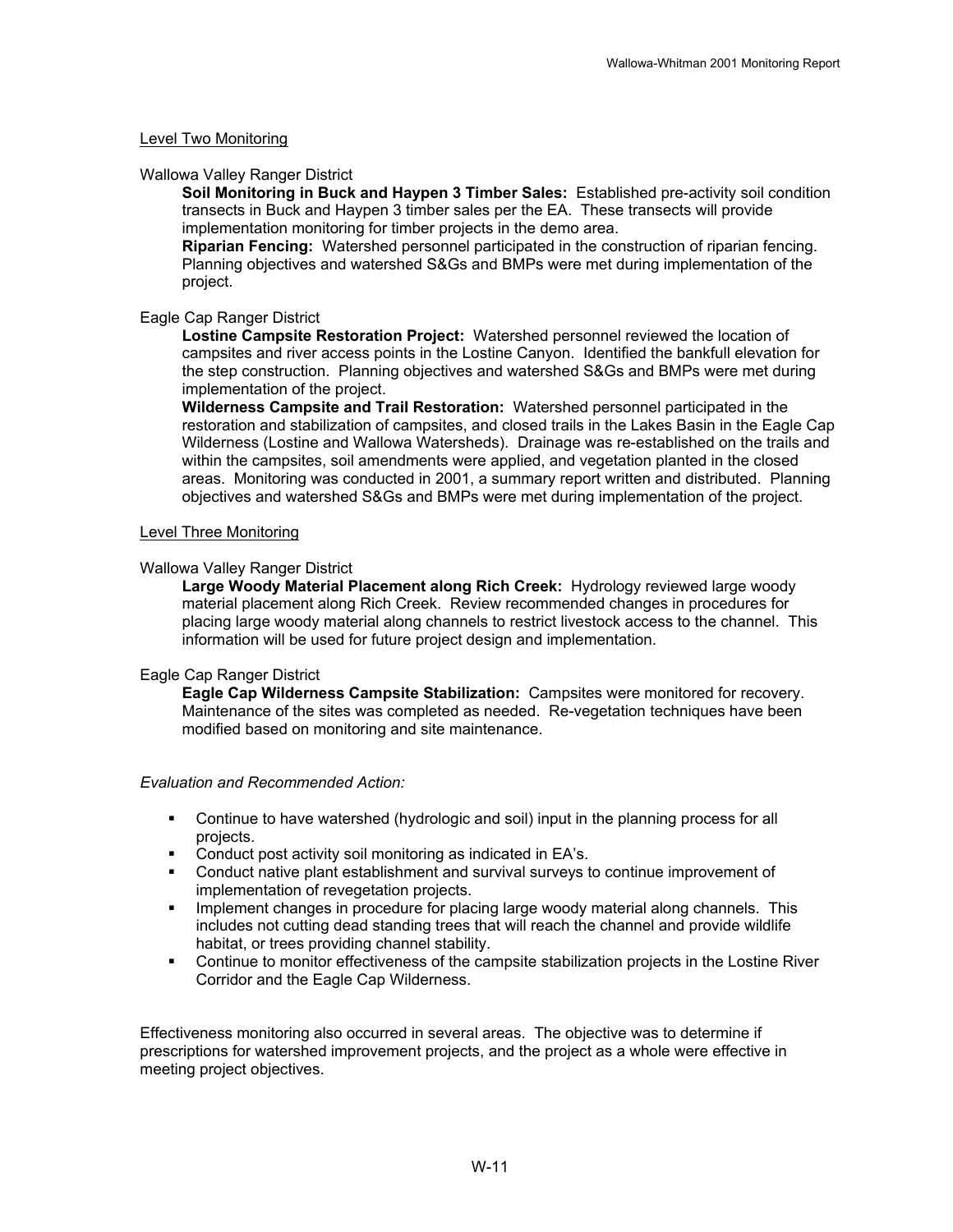#### Water Temperature Monitoring - Baseline/Trend/BMP Effectiveness

Seventeen water temperature stations were operated across the Wallowa Mountains Zone during FY 2001. Hobo Temp Probes collected maximum and minimum temperature data, hourly, from June to September. The data was collected for stream survey analysis and the zone Bull Trout study. Sites are being entered onto a GIS map layer and into a PC based analysis program (this data base and GIS layer is being coordinated to include all of Wallowa County's water quality monitoring). Monitoring site locations were coordinated with other land management agencies in the area through participation in the Wallowa County Monitoring Group.

#### Flow and Snow Level Monitoring - Baseline/Trend/BMP Effectiveness

Flows in Chesnimnus Creek and Elk Creek were monitored. There are no gauging stations in Upper or Lower Joseph Creek, thus no baseline data is available. The zone has established a staff gauge and has been monitoring flow levels for the past six years to characterize streamflows in the area.

Mid elevation snow levels have been monitored for three years. Site elevations are in the transition snow zone so this data provides snow depth and period of time that snow is on the ground. The information is used for baseline and to provide guidelines for winter logging in timber sale planning documents.

#### Road Drainage Monitoring - Baseline/Trend/BMP Effectiveness

Road drainage that does not meet Forest Plan S&Gs and BMPs is a Forest-wide problem. Many of these roads were constructed before implementation of the Forest Plan. Engineering zones in consultation with watershed personnel have set up a process for identifying these problem roads so zone maintenance engineers can plan corrective measures. Refer to the engineering report for detailed information.

Timber sale administrators wrote up stream and road inspection reports to document any road related concerns. These reports are available at the Wallowa Mountains Office Watershed shop and will be used to recommend roads for closure and/or reconstruction. Remaining zone culverts (80) were surveyed for fish passage concerns; Lower Joseph Creek, Big Sheep Creek, Imnaha River, Lower Main Grande Ronde, and Wallowa Watersheds. Identified culverts of concern will be prioritized cooperatively with engineering staff and a plan of action developed to move culverts towards a fish friendly condition.

#### Channel Morphology Monitoring - Baseline/Trend/BMP Effectiveness

Elk Creek X-Sections: Three channel cross sections were re-measured related to the Elk Creek Structure Restoration Project. A report was written (Wallowa Mountains Zone Files). Swamp Creek Hardwood Restoration Project: Established three cross-sections in Swamp Creek for long-term documentation of channel and floodplain changes related to reestablishment of hardwoods along Swamp Creek (Report written, Wallowa Mountains Zone Files).

Rich Creek X-sections: Three channel cross-sections were re-measured in upper Rich Creek (intermittent channel). The cross-sections found improving vegetation conditions within the exclosures. Refer to the report (Wallowa Mountains Zone Files).

#### *Evaluation and Recommended Action:*

- Analyze data as time and funding allows.
- Continue to monitor the flows and snow courses currently established.
- Continue to monitor activities and natural events on the zone, and document this monitoring with photographs and written reports.
- **Prioritize culverts for replacement, repair, or removal.**
- Continue to read and establish cross-sections. Analyze and report the results as the databases build.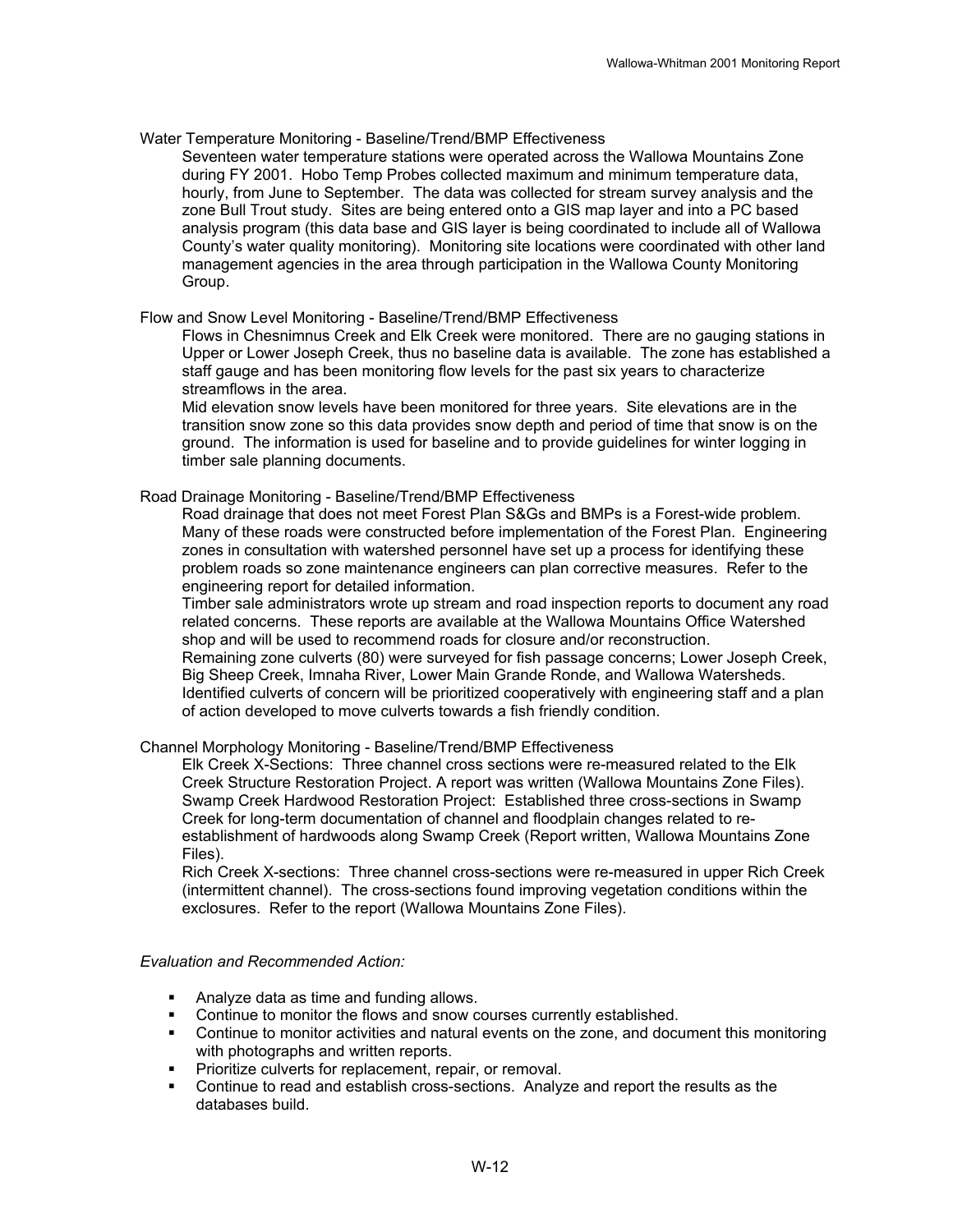#### **Riparian Area Cumulative Effects Item 19**

*Purpose: To determine if desirable riparian vegetation and stream channel characteristics of riparian and aquatic ecosystems are being maintained over the long term, or if in poor condition, are being improved after proper implementation of appropriate standards and guidelines and BMPs.* 

This monitoring item requires long-term studies. The purpose of the studies listed below is to collect baseline and trend data. Trends may be apparent in as little as one to two years, or may not be apparent for five to ten years. Data may be quantitative, qualitative (such as photos), or both.

#### Long-Term Monitoring

#### Zone

Exclosure Monitoring: Over 65 miles of streamside exclosure fence and 160 upland spring/seep exclosures (approximately 150 acres) were monitored for effectiveness. Corrective action was taken when needed to insure that exclosure objectives were being met. Riparian Plantings: In 2001, riparian enhancement projects included planting deciduous shrubs and conifers within riparian zones. Maintenance of the plantings occurred. Channel cross-sections established or read: Refer to Item 18 for channel cross-sections read during 2001.

#### Hells Canyon NRA

Tin Shed and Camp Creek Terrace Erosion: Terrace and sandbar erosion was measured along the Snake River in the HCNRA. Terrace monitoring consists of bank profiles and erosion pin measurements. Written reports are available (SO watershed files).

#### Baseline Stream and Lake Inventories

Non-fish Bearing Streams. Inventory work was done on the Wallowa Valley Ranger District in response to timber sale planning projects.

#### *Evaluation and Recommended Action:*

- Continue to maintain the riparian fences.
- Continue to re-read channel cross-sections in Little Sheep Creek, Chesnimnus Creek, Elk Creek, Peavine Creek, Rich Creek, Shadow and Road Canyons at regular intervals. Report changes in channel morphology and maintain the GIS layer and associated database.
- Continue to obtain baseline and trend information as funding permits.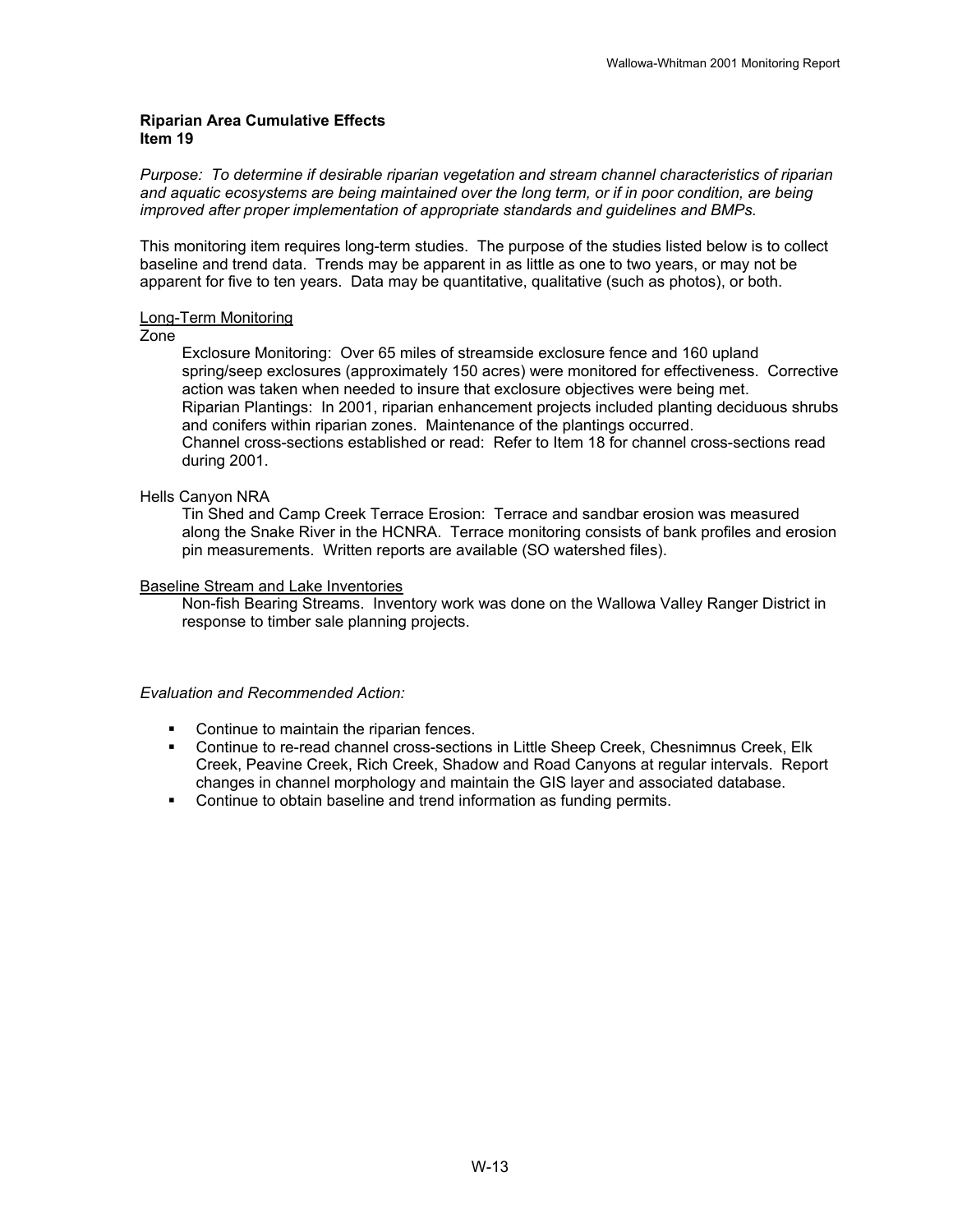#### **Goshawk Populations Item 30**

*Purposes: To determine whether goshawks are using allocated old growth habitat or nesting habitat in other allocations where considerations allow. To determine baseline populations and trends.* 

Only three districts completed some goshawk monitoring in FY2001. A total of five nests were found. Two of the nests produced two fledglings each, while a third failed to produce young. Productivity of the other two was unknown

No monitoring of goshawk prey species was conducted. Funding was not available to determine baseline populations and trends.

*Evaluation and Recommended Action:*

- Obtain funding for surveying goshawks in each new timber sale analysis area since this action has the potential to modify existing habitat.
- Follow guidelines for goshawk habitat management outlined in Amendment 2.
- **Survey for goshawk nest site occupancy and productivity Forest-wide.**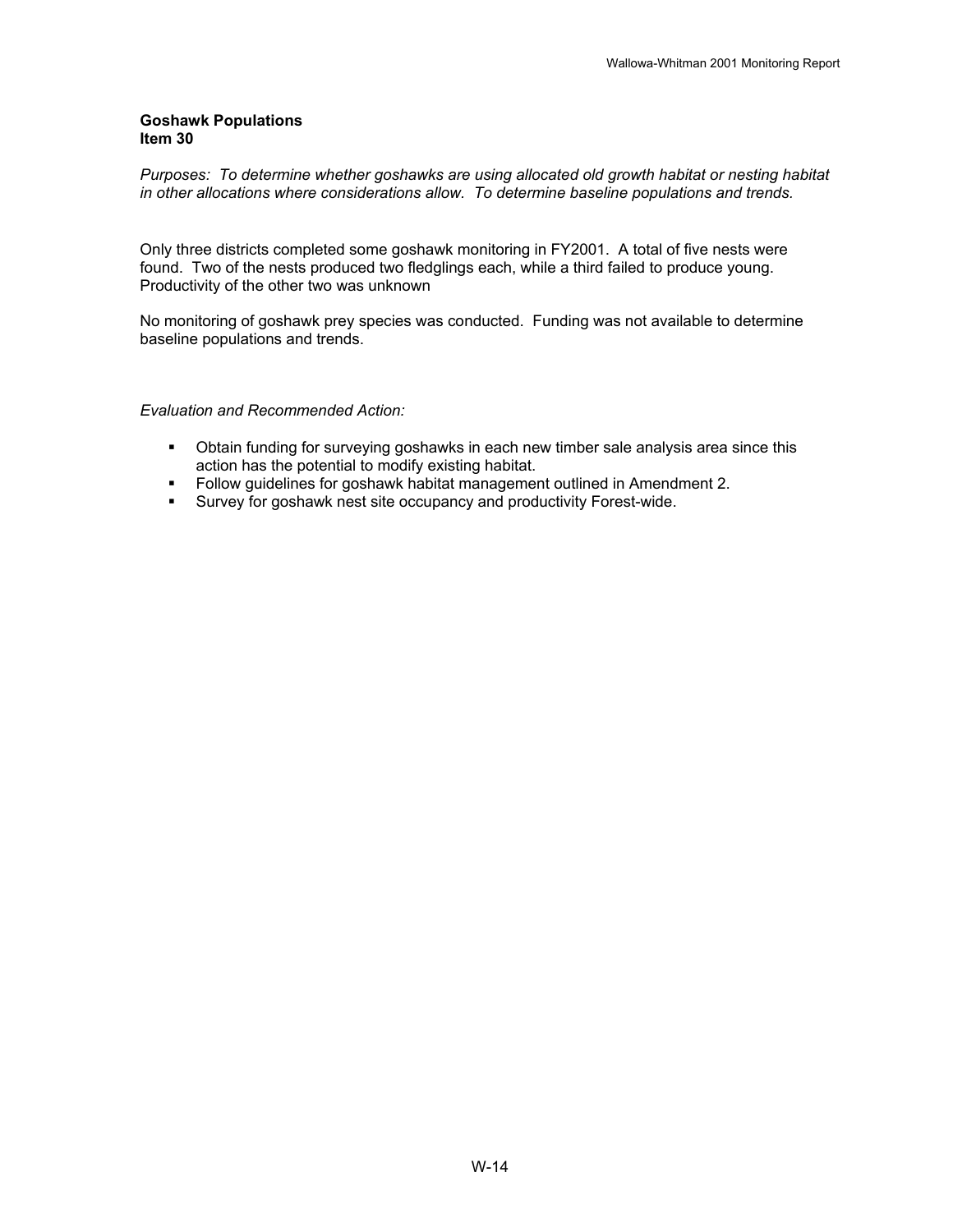#### **Pine Marten Populations Item 31**

*Purpose: To determine if the old growth habitats (by management areas), subalpine forest, and*  lodgepole pine areas are available and being used by pine marten as planned.

All districts reported not having sufficient funds to complete any monitoring for martens. Therefore, the Forest cannot determine populations, reproductive parameters, or habitat preferences.

#### *Evaluation and Recommended Action:*

 If the marten is going to continue to be used as an indicator of forest health, both habitat and population monitoring needs to be completed. Without this information, we must assume the designated old growth areas are inadequate, since current research indicates they are grossly undersized.

#### **Bald Eagles Item 33**

*Purposes: To determine if the nesting, communal roosting, and associated foraging habitats are being identified and protected. To determine if individual site management plans are being developed. To determine if the young per occupied territory goals are being met.* 

The annual Oregon midwinter eagle count was completed for the Ladd Marsh-Vey Meadow survey route. Ten bald eagles were located, five adults and five immature birds.

The bald eagle nest on Baker RD successfully fledged one eaglet in the summer of 2001. The nest at the Unity RD was monitored in FY2001, but the nest failed. It is not known why it failed. The CFR road closures near both nest sites were continued.

#### *Evaluation and Recommended Action:*

**Continue to monitor both nest and roost sites.**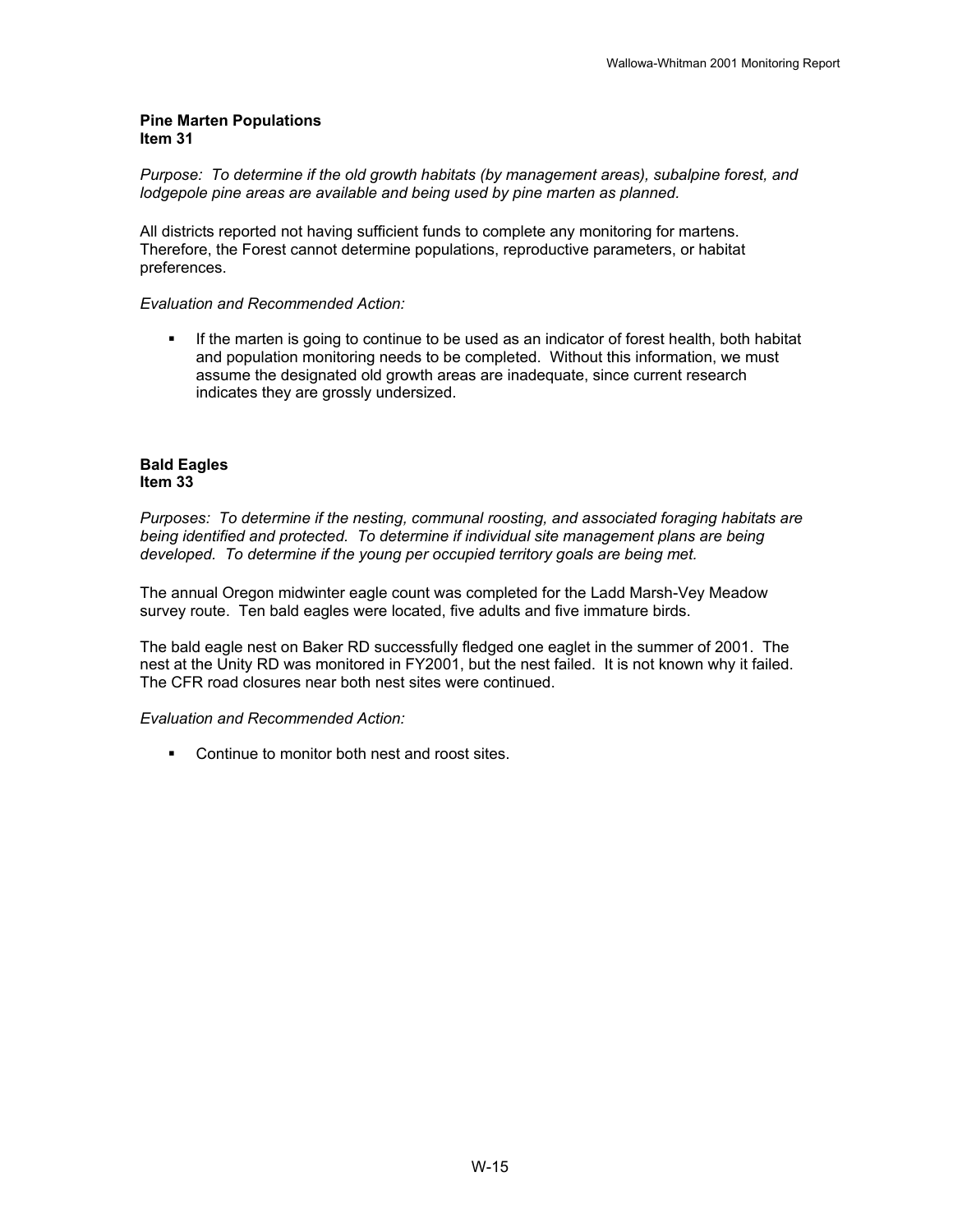#### **Peregrine Falcons Item 34**

*Purposes: To determine if the nesting and associated foraging habitats are being identified and protected. To determine if individual site management plans are being developed. To decide whether potential nest habitats are identified and being managed to maintain suitability. To determine if the young per occupied territory goals are being met.* 

The La Grande peregrine eyrie was active in FY2001, two adults were observed. The Peregrine Falcon Habitat Management Plan for this nest site was completed in 1998, and continues to be implemented.

No surveys were completed on the NRA peregrine eyrie.

#### *Evaluation and Recommended Action:*

**• Continue to monitor all known active nest sites.** 

#### **Sensitive Species – Wildlife Item 35**

*Purpose: To determine whether species management guides for birds and mammals are being developed in a timely manner based on an established schedule.* 

No species management guides were developed for any sensitive species.

*Evaluation and Recommended Action:* 

**• Obtain funding to complete guides for wolverine and spotted frogs.**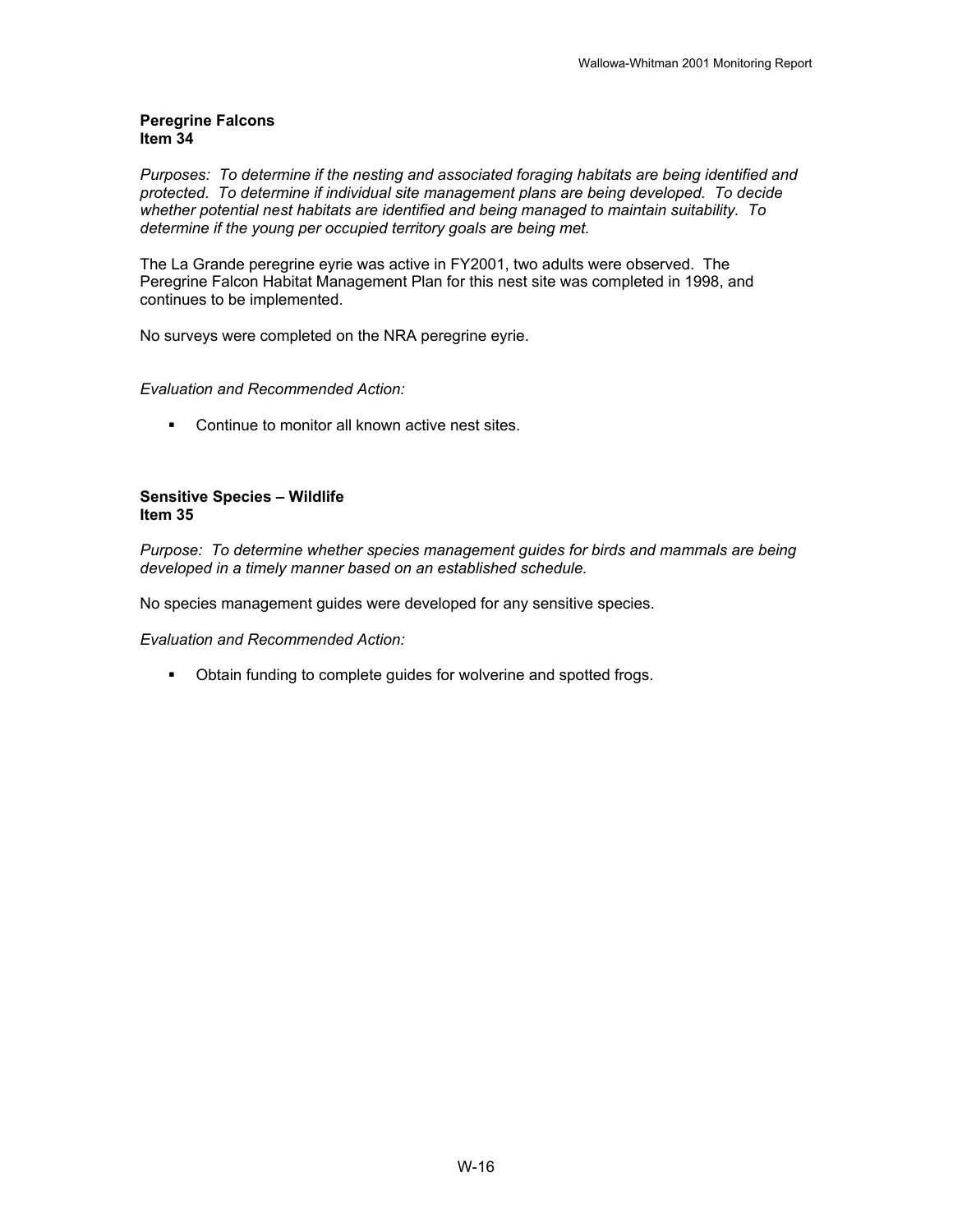#### **Recreation Setting Item 41**

*Purposes: To determine whether Forest settings with desirable recreation attributes are being managed to provide high quality and stable opportunities for outdoor recreation use. To monitor recreation developments in order to ensure that they are maintained to a standard which provides for customer satisfaction.*

The varieties of the Forest's recreational settings are a reflection of its landscape diversity. Ranging from lower elevation Great Basin deserts and the Snake River grasslands, to the high elevation subalpine peaks in the Wallowa and Elkhorn Mountains, the Forest is quite unique. This diversity attracts hundreds of thousand visitors year round to NE Oregon each year. Visitors who visit the Forest seek recreational opportunities in the various dispersed to developed settings. The challenge for the Forest is to manage these sites and settings with the objective of balancing resource needs and customer's needs. Efforts made this year to meet this objective include:

- **•** Designing and relocating campsites away from sensitive fisheries.
- **Upgrading water systems**
- **IMPROVING ACCESSIBILITY TO developed overnight and day use sites.**
- Installing additional information boards and interpretations of activities or areas.
- **Upgrading more riding and pack stock facilities at trailheads.**
- Developing additional accessible toilets (The Forest goal is 75 percent current status is 65 percent).
- **Updating popular visitor brochures and website information.**

To monitor visitor satisfaction, the Forest uses a variety of methods for public feed back. These include personal conversations with Campground Hosts, FS employees, and Front Desk Information Specialists; customer comment cards; and letters to the District and Supervisor's offices. Overall the comments indicate that our visitors are generally satisfied with the opportunities available, and enjoy their stay on the Forest. This has been a stable trend for the past five years.

Some suggested areas of improvement that were heard can be categorized into the following types:

- Use Fees: Implementation of Recreation Fee Demonstration projects such campgrounds and trailheads are not always acceptable to traditional users who have used the sites for free in the past. Their suggestions ranged from dropping the fees to reducing them for local users, or multiple night stays.
- Existing Areas Closures and Motorized Restrictions: In light of not having an updated comprehensive Access and Travel Management Plan, many areas are closed or restrict use based on project level decisions from the Ranger District. Users are requesting updated Access and Travel Management information. They also challenge restrictions into many areas that formerly were open to cross country and road use, yet are now closed to motorized travel.
- Lack of Customer Expectations: These comments are on the timeliness or quality of maintenance and administration of facilities. Comments include: need for earlier, more frequent, or later in fall trail maintenance; delayed campground openings; water not turned on early enough or not left on late enough; lack of utilities – garbage, power, water at campgrounds and cabins; and inadequate accessible sites and trails for disabled users.
- Social concerns: These have been noted for the last several years and include perceived and actual conflicting uses between: horses and ATVs on multi purpose trails, and motorized and float operations on the Snake River; running generators in campgrounds; and encountering unauthorized motorized uses in wilderness areas.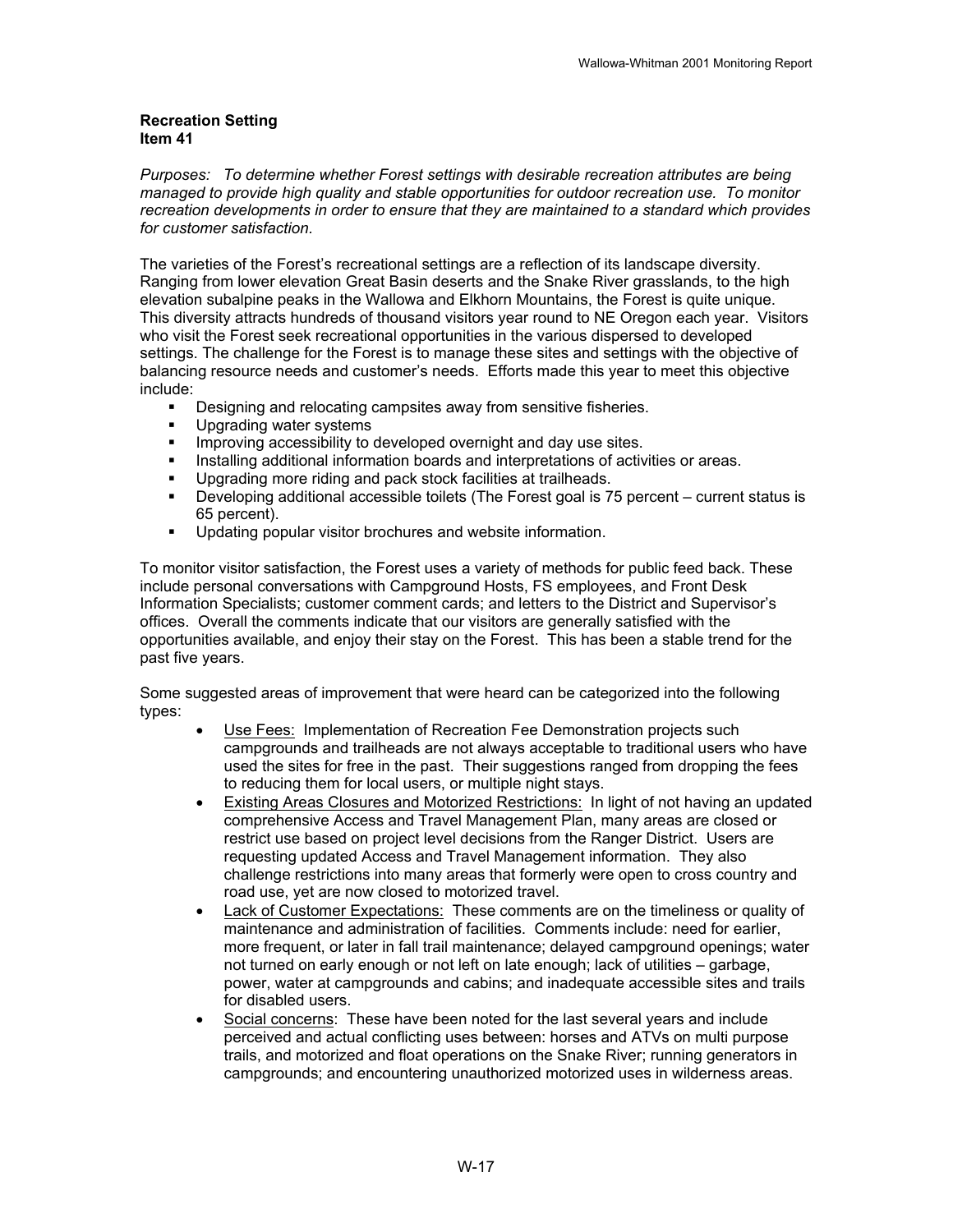Visitor satisfaction includes many of the same comments as in previous years. These include:

- Campgrounds: Overall satisfactory with positive comments regarding the forest setting, quality campground maintenance, and excellent service by volunteer Campground Hosts. The Forest has 15 Recreation Fee sites and will add 8 more campgrounds next year based on the available facilities the sites offer (water, table, fire rings, access road, etc).
- Dispersed Recreation: Overall satisfactory; no specific sites were mentioned or brought forward.
- Trails: Overall satisfactory; some concerns regarding motorized use in the Hells Canyon NRA and lack of motorized use allowed in the Hells Canyon NRA. Only a few comments were received for the Northwest Forest Pass Recreation Fee Sites. The Forest had 37 sites this year and will reduce 1 trailhead and 1 picnic area in 2002. Compliance is fair to good, yet should improve with a formal compliance strategy set to be implemented next year.
- Winter Activities: Overall satisfactory; a growing number of concerns for the need of a comprehensive winter sports plan for specific areas on the Forest such as the Wallowa, Elkhorn, or southern Blue Mountains.
- Wild and Scenic River use: Overall satisfactory; the Forest again met with advocates of the jet boat community concerning their desire to lift the non-motorized window. Comments from both sides have been received that support or do not support the limited restrictions.
- Wilderness: Overall satisfactory; compliments were received on the restoration work, trail conditions, and relocation projects. The presence of FS employees and their willingness to help was also noted.

The Forest will be engaging in the National Visitor Use Monitoring (NVUM) program in 2002- 2003. The protocol will sample use in developed areas, dispersed use areas, wilderness, and trails. The goal is to determine visitor satisfaction, overall use figures, and areas of improvement.

#### *Recommended Actions:*

- Monitor and Listen: Continue to monitor visitor satisfaction and setting. Use preliminary NVUM results for improvement strategy.
- Deferred Maintenance and Need: Continue to assess the adequacy (capacity), and condition of our facilities and upgrade/adjust as budgets allow.
- Efficient & Economical Programs: Review business practices of Recreation Fee Sites for economic viability.
- Assess Value to Customers: Monitor customer satisfaction with Recreation Fee Demo on existing sites and adjust as needed.
- **IMPROVE Facility Access: Assess accessibility of sites to meet intent of American with** Disability Act (ADA), and focus new capital investment proposals on identified sites.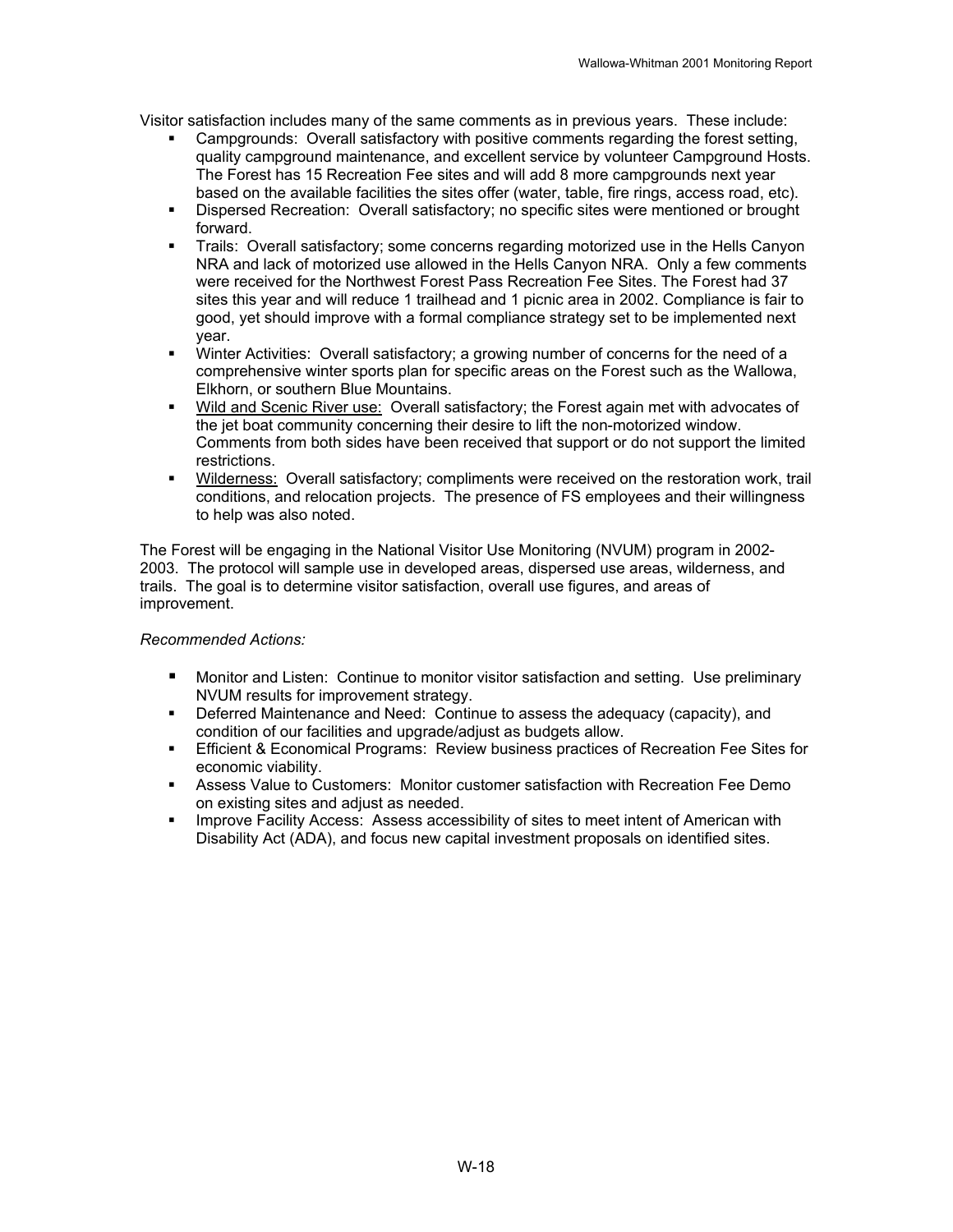#### **Visual Resource Objectives Item 43**

#### *Purpose: To determine if visual resource objectives for treated acres and created opening size are being met.*

The visual resources are managed by meeting standards and guidelines that have been established in the Forest Plan as Visual Quality Objectives (VQO's). The VQO's are designated to Forest areas by a number of factors: Scenic Attractiveness, Concern Levels, Distance Zones, and Landscape Visibility. VQO's establish harvest limitations regarding created opening size, percentage of regenerated acres in a viewshed per decade, and percentage of disturbance in a viewshed at one time in order to retain visual resources (Table W-1).

|                             | Max.          | Max. Seen Area     | Max. Regen. Unit |
|-----------------------------|---------------|--------------------|------------------|
| VQO's                       | Regen./decade | <b>Disturbance</b> | Size             |
| <b>Retention Foreground</b> | 7%            | 10%                | 3 acres          |
| <b>Partial Retention</b>    | 9%            | 5%                 | 5 acres          |
| Foreground and Retention    |               |                    |                  |
| Middleground                |               |                    |                  |
| <b>Partial Retention</b>    | 10%           | 20%                | 10 acres         |
| Middleground                |               |                    |                  |

Table W-1 **HARVEST LIMITATIONS PER VQO** 

No harvest is allowed in Preservation VQO.

There are no measurable limitations in Modification or Max. Modification VQO's.

The vegetation management projects proposed and accomplished in the years between 1996 and 2001 have not utilized the practice of regeneration prescriptions. Harvest treatments have been primarily thinning from below and small (less than 2 acres) openings. The Visual Quality Objectives have been maintained.

In 1994, the Landscape Aesthetics Handbook was developed to guide the Forest Service in implementing the Scenery Management System. This system is similar to the Visual Management System but applies biophysical and social considerations to manage the aesthetic resources in a more holistic manner. This system has been sporadically implemented (at best) on a project by project basis. There is a need to complete conversion/validation of the inventory data, as well as training. The Scenery Management System (SMS) establishes Landscape Character Goals and Scenic Integrity Objectives that help the IDT develop appropriate project prescriptions that would move the existing landscape character toward the Landscape Character Goal.

#### *Evaluation and Recommended Action:*

 The SMS is difficult to implement on a project by project basis. It is recommended that an effort to implement this system be taken during the upcoming Forest Plan Revision (FPR). In order to be ready to put it into practice, the concepts and tools of this system (inventory and constituent information) for FPR need to be gathered prior to revising the Forest Plan. This could be accomplished by contract prior to the alternative development stage of the FPR process. This contract would consist of taking and validating inventory of the scenic resources, constituent information gathering, "place" mapping, writing existing landscape character descriptions for each place, and determining existing scenic and ecological integrity ratings for each place. This effort is essential to the success of SMS implementation, and will be immensely valuable in developing alternatives that incorporate social values in our planning efforts.